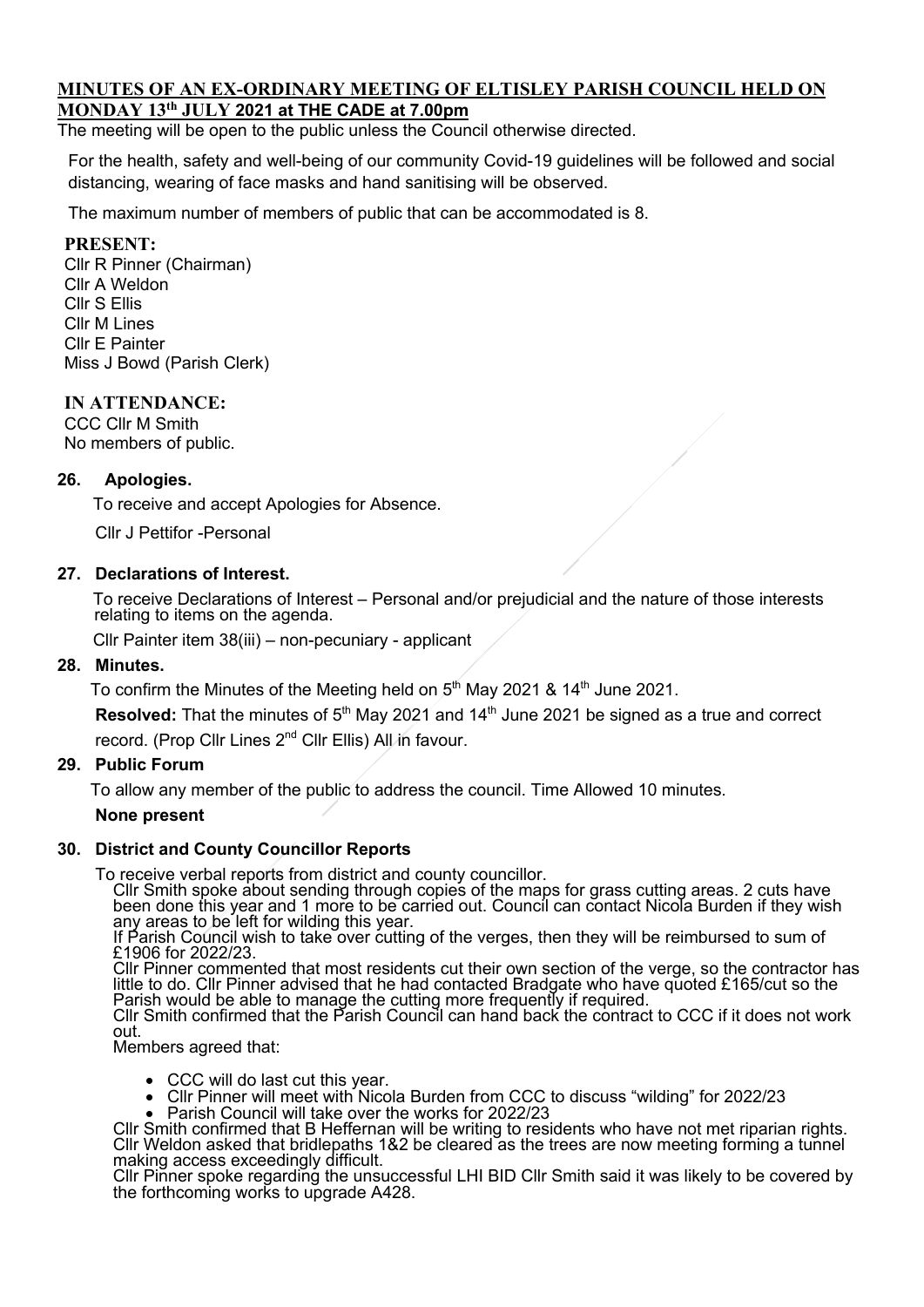Cllr Ellis expressed concerns over the verges at the junction with A428 the grass being so high that visibility is impaired. Cllr Smith stated this was highways England responsibility. visibility is impaired. Cllr Smith stated this was highways England responsibility. Both Cllr Smith & Cllr Pinner agreed to write to Hazel Gardiner at Highways England to request more frequent cutting o the areas in the interest of road safety. Cllr Smith will forward an email regarding school buses to the Clerk

No representative of SCDC was present.

### **31. Matters arising from previous meeting**

- (i) A428
	- See item 30.

Also, Clerk tabled the notice of planning application for works to upgrade the A428

- (ii) Village Drainage
	- See item 30
- (iii) Zero Carbon Communities Grant Scheme.

 Cllr Ellis stated that the group were not able to apply for funding next year and it may be necessary to give back some of this years grant as the land cannot be secured for more tree planting. Cllr Pinner suggested offering a fruit tree to residents for planting in their gardens. And also, the purchase of wildflower seeds if the "wilding" scheme got off the ground for 2022/23. Cllr Ellis will look into these ideas.

(iv) Parking and breach of bylaws: The Green

 Cllr Cropley noted some issues with residents parking on their driveways which is part of The Green. Cllr Pinner to remind residents of access not ownership of drives and of the Parish bylaws in his next ramblings.

- (v) Pond Caxton End
	- No contact from solicitors regarding dispute.

 Cllr Pinner spoke about the request form the nursery school to repair the damage on their boundary. The headteacher has agreed access to the site from the school but other contractors will be on site for 5 weeks of the school holiday leaving a 1-week window for the pond works. It is hoped that the contractor can work to these time scales.

Cllr Lines suggested that the works are mentioned in the Chairman's ramblings to advise residents.

(vi) Play Equipment

Work on installation of the new equipment due to start on 19<sup>th</sup> July and last 4-5 days.

Cllr Pinner asked that Cllrs meet on site  $@$  8.30am to agree the siting of the equipment. Members of the Parish plan steering group will also be invited. The Cade have agreed contractors can have access to the building for electricity, toilet facilities and water. Council is grateful for the support of the management committee in helping with the project.

 Clerk confirmed that a community chest grant for £2000 towards the cost of the project had been successful.

Agreed that an event will be arranged to unveil the new equipment on Sunday 1<sup>st</sup> August 2021@ 12.30pm.

Cllr Painter will organise catering

Cllr Ellis will arrange photographs

Cllr Pinner will invite leader of CCC to "open" the play area.

(vii) Oxford-Cambridge rail link.

Cllr Pinner reported; Signs have been put up on The Green.

A Browne MP seems to have changed his stance on the favoured route.

(viii) Caravan – woodland Potton End

Caravan now hidden from road by weeds.

Attempts so far to contact the owners have been unsuccessful.

 CCC Cllr Smith suggested contacting Mr G Hay @ CCC to see if he can be of assistance. It was agreed that the sign on the gate purporting to be from the Parish Council be removed and laid on the floor.

- (ix) Grass cutting CCC See item 30
- (x) Bus shelter repairs.

 Chairman asked the Clerk to look at possible grant funding, but none have been found. CCC Cllr Smith suggested adding solar panels to open "green" funding options. Usage of the shelter was discussed.

 **Resolved**: That quotes be obtained for replacement roofing and electrical works. With total known for all works it may be that a grant funder can be sourced.

(Prop Cllr Lines 2nd Cllr Weldon) All in favour.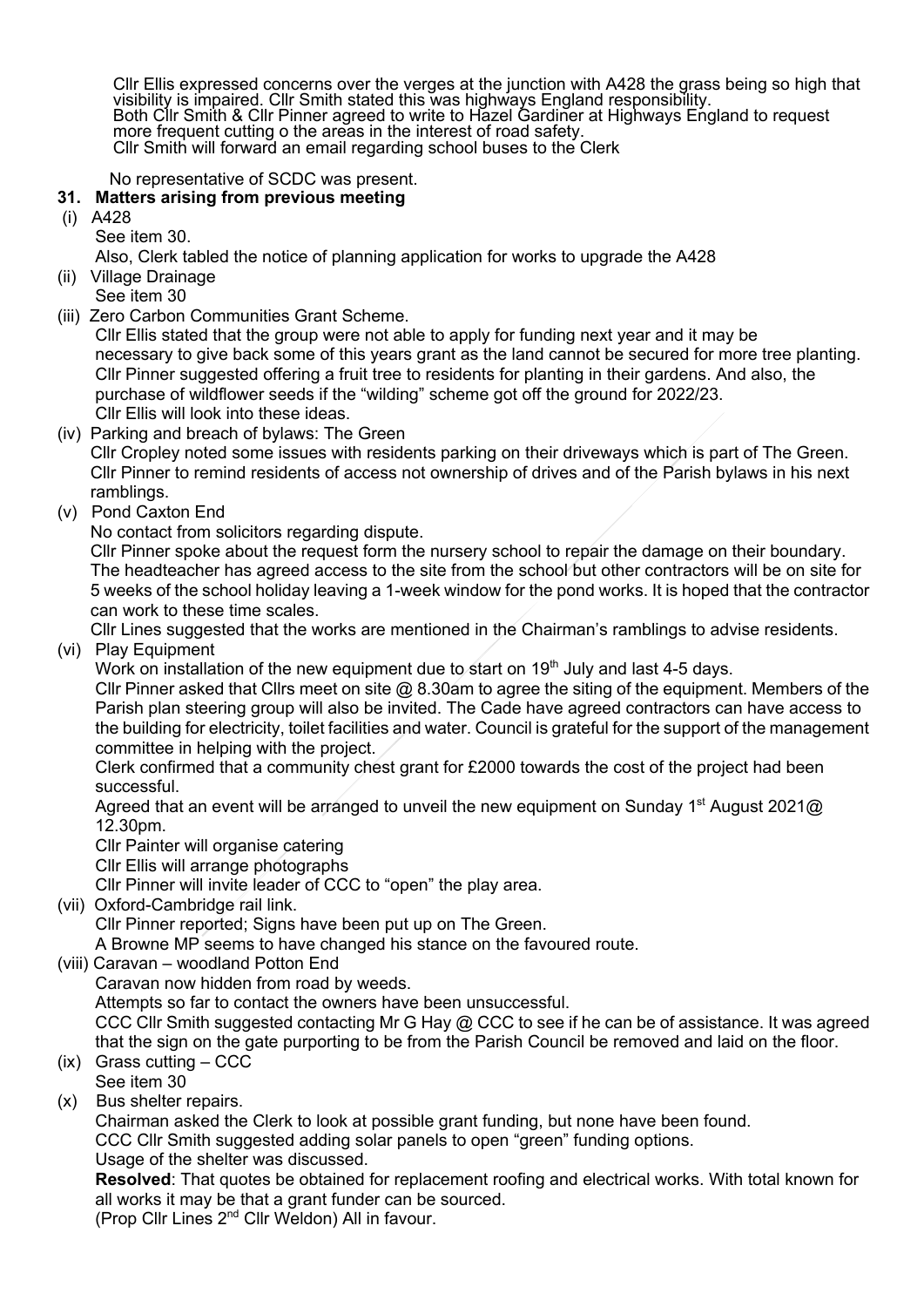## **32. Clerks Report**

To receive written report. Meeting Dates: –

Full Council – Tuesday 14<sup>th</sup> September 2021

Items to report.

- LHI BID for advisory weight limit /no HGV signage unsuccessful.
- Risk assessment received for Church fete to be held on  $17<sup>th</sup>$  July 2021.
- Reported "sets" around the Green that need re setting to CCC Highways. Reference: 0037244129<sup>th</sup> June 2021.
- Community Chest grant application for £2000 towards play equipment was successful. Await BACS transfer from SCDC.
- Culverts St Neots Road reported to CCC Highways as requested in email from Simeon Carroll
- Litter pick stations- I contacted the company but have had no response. There is an application form to order but no price although I have been led to believe the cost is in the region on £120

A discussion took place regarding the litter stations. It was agreed that 6 more litter pickers be purchased, and consideration given to a storage site.

## **33. Members reports**

(i) Parish Forum

None held since last Council meeting.

(ii) Village working party.

Cllr Pinner advised that the volunteers on  $10<sup>th</sup>$  July installed the posts alongside the access to Pond farm, a further session will be required before opening the new play area to finish installing signage etc.

(iii) Parish plan survey

None held since last Council meeting.

(iv) Speedwatch

Cllr Pinner reported that 2-3 sessions/week are being held. New volunteers always welcome.

(v) Carbon neutral projects

 Cllr Ellis spoke to advise he has a stall at the village fete to engage with residents over the objectives. He continues to look at "re-wilding" verges and sites for more tree planting.

(vi) Broadband

Cllr Painter outlined the issues with village broadband speeds.

 It was agreed that the Clerk write to BT Openreach asking the problems of low speed to be investigated.

 Cllr Ellis agreed to speak with Waresley resident who have dealt with similar issues to see how they resolved the matter.

Cllr Pinner spoke about the "Tommy sign" advising that he had purchased a thank you for Mr Bevan. The proposed location of the sign will be reconsidered between now and the September meeting.

# **34. Finance and Risk**

34.1 To approve the following accounts for payment:

- i. Miss J Bowd salary May £321.17, June £332.17
- ii. Mrs A Jackson May £87.01, June £87.01
- iii. HMRC May PAYE 80.40, June £80.20
- iv. Cambs Water (The green) £43.48
	- v. Haven Power (Street lights) £24.48
- vi. Bradgate April grass cut £528.00
- vii. Councillor R Pinner reimbursement £50 wreath for late Duke of Edinburgh
- viii..Open Spaces society subscription £45.00
- ix. EWP Consultancy Ltd tree survey £346.80
- x. MiJan Ltd internal audit £75.00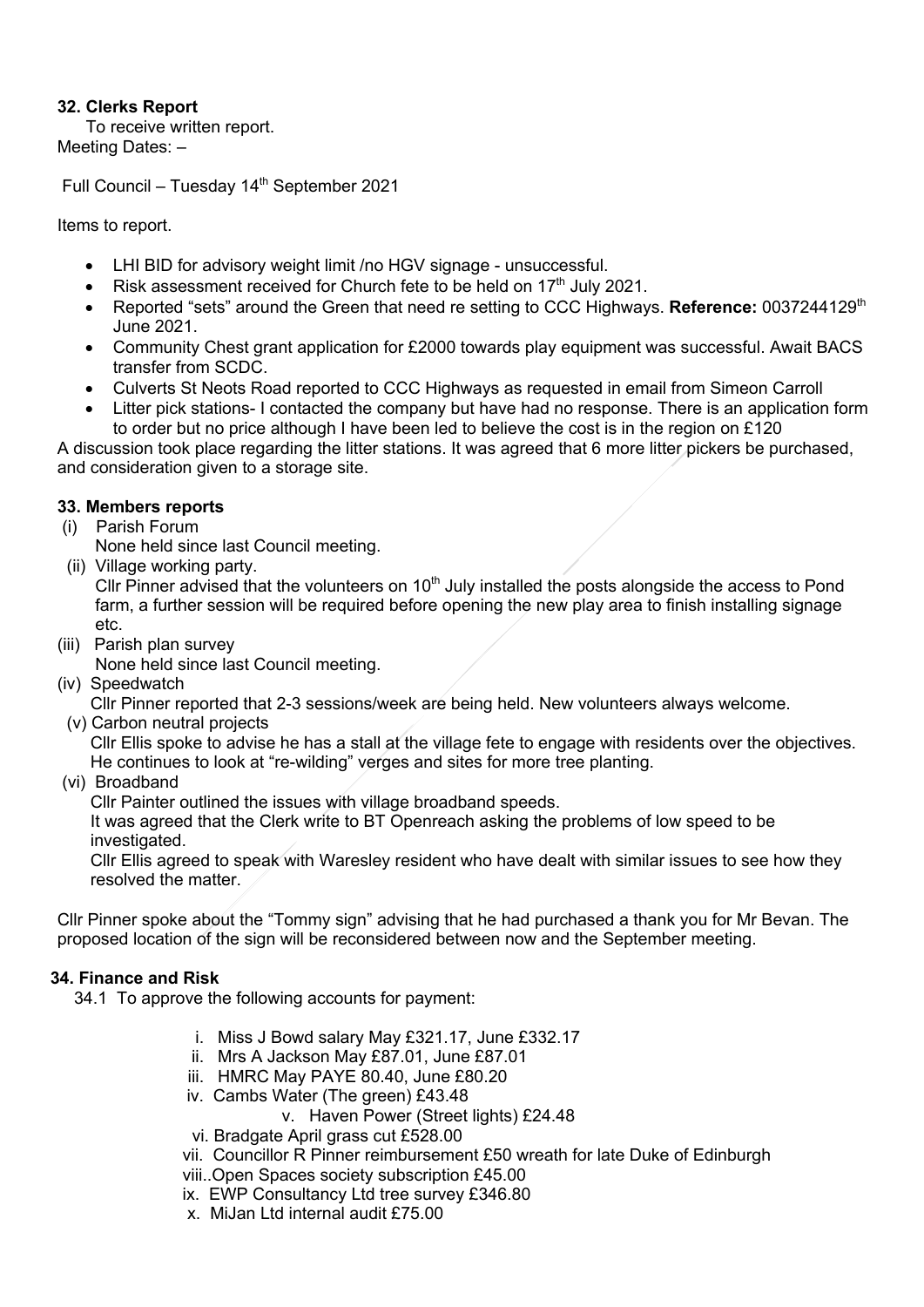- xi. Bradgate Ltd May grass cut £528.00
- xii. Holywell-cum-Needingworth Parish Council quarterly office rent £208
- xiii PT Pinner & Son signs £40.99
- xiv Pt Pinners & Sons Hose reel & fittings £194.86
- xv Royal British legion Tommy sing (from village Institute account) £200.00

The Clerk advised of additional invoice for £528 to Bradgate for grass cutting had been received since the agenda had been issued.

**Resolved:** That with the additional payment of £528.00 the payments be approved. (Prop Cllr Lines 2nd Cllr Weldon) All in favour

34.2 To note the bank reconciliation as at  $30<sup>th</sup>$  June 2021

**Noted**

34.3 To note the budget report dated  $30<sup>th</sup>$  June 2021 **Noted**

 34.4 To note the tree survey from EWP Consultancy Ltd and agree any actions. Council reviewed the report. Nothing is deemed urgent, but quotes will be obtained for the work as per the schedule provide in the report and be brought back to Council. **Noted**

 34.5 To review investment – Gibbs Denley. **Noted**.

Cllr Pinner to speak to S Rees to see if a review meeting is scheduled.

34.6 To confirm the amendment to the 2020/21 AGAR as advised by email  $28<sup>th</sup>$  June 2021.

**Resolved:** That the amendment s be approved. (Prop Cllr Line 2<sup>nd</sup> Cllr Pinner) All in favour.

## **35.Planning**

35.1 To note the following: Revoke TPO at July Planning Committee - TPO 0011 (1985)

 **Noted**

# **36.Policy**

(i) To consider: gambling act 2005 - review of statement of licensing policy No comments

# **37. HM The Queen Platinum Jubilee 2nd June 2022**

To consider arrangements for beacon lighting and village celebration Cllr Weldon agreed to liaise regarding the beacon lighting but suggested that any event be handed over to The Cade to organise.

Item to be on September agenda.

### **38.Correspondence**

- To receive correspondence and agree any actions:-
- (i) Vandalism Pond Farm.

 Problem to be publicised and kept under review With new equipment being installed this is more relevant.

- (ii) Request for Pocket Park to be used for Forest school.
	- A long discussion took place.

 Concerns were raised as to why a new venue was being sought and that it was a commercial venture. Cllr Pinner noted the damage that can be caused, especially in winter.

 **Resolved**: That more information be found out with regards to requirements and the matter be brought back to the September meeting (Prop Cllr Ellis 2<sup>ND</sup> Cllr Lines) All in favour.

- (iii) To approve request for use of The Green for bouncy castle  $\&$  marquee September  $7<sup>th</sup>$ , 2021. It was noted that the date requested was reported in error and it is asked for on  $4<sup>th</sup>$  September 2021. **Resolved:** That the request be approved subject to normal terms i.e., insurance, agreement to repair any damage etc. (Prop Cllr Lines 2<sup>nd</sup> Cllr Ellis) 5 in favour 1 abstention
- (iv) To note the adoption of neighbourhood plans for Histon & Impington and Cottenham by SCDC.  **Noted**
- (v) To note the London Luton Airport arrival routes airspace change

### **Noted**

# **39. items to report**

- Cllr Pinner suggested that meetings start at 7pm from now onwards.
- Cllr Pinner noted that he had received a request for permission to repair the drive at The Old Post House. Drawings have been supplied and it was noted that the request was approved.